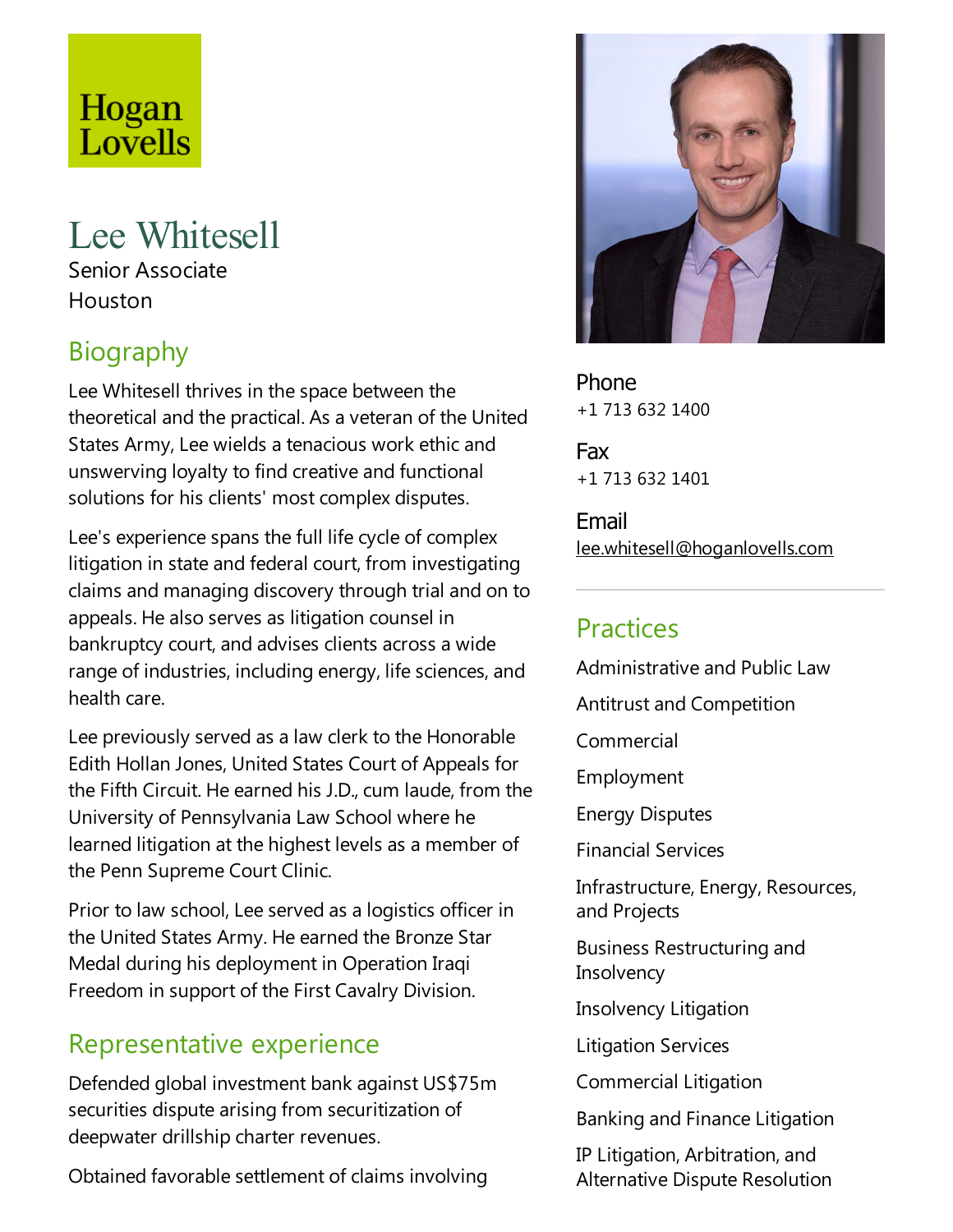complex federal bankruptcy and energy law issues for major North American pipelines resisting Chapter 11 debtor's effort to reject transport contracts

Represented pharmacy services technology company in breach of contract and trade secrets jury trial and appeal, resulting in atotal award of nearly US\$30m.

Secured dismissal of all claims against major healthcare services provider in wide-ranging RICO and antitrust lawsuit.

Provided ongoing advice to global oil and gas company regarding COVID-19 response and related government directives.

Represented global engineering firm in responding to SEC investigation into disclosures regarding a billiondollar LNG construction project.

Assisted with certiorari and merits briefing resulting in a Supreme Court decision preserving a long-standing WWI memorial.

Litigation counsel for Nigerian subsidiary of international oil company enforcing right to arbitral award against affiliate of Chapter 7 debtor.

Litigation counsel to U.S. oil and gas company in Chapter 11 bankruptcy, resulting in favorable settlement of potential adversary proceeding.

Texas counsel to major drug manufacturer in multidistrict opioid litigation.

Represented oil and gas exploration company in US\$60m fast-track arbitration against midstream processor.

Successfully defended prominent political candidate against natural-born citizen "birther" challenge.

Obtained US\$152m jury verdict for property management software provider ResMan on claims of trade secrets misappropriation, breach of contract, and tortious interference with contract.

\*Matter handled prior to joining Hogan Lovells.

#### **Industries**

Energy and Natural Resources Financial Institutions Life Sciences and Health Care Technology and Telecoms Diversified Industrials

## Areas of focus

Antitrustand Competition Litigation

Class Actions and Group Litigation

Competition Compliance

IERP Dispute Resolution

Oil and Gas: Pipelines and Midstream Facilities

## Education and admissions

### Education

J.D., University of Pennsylvania Law School, cum laude, 2014

Certificate in Management, The Wharton School of the University of Pennsylvania, 2014

B.A., The College of New Jersey, 2007

#### **Memberships**

Director, Southern District of Texas Federal Bar Association

Bar admissions and qualifications